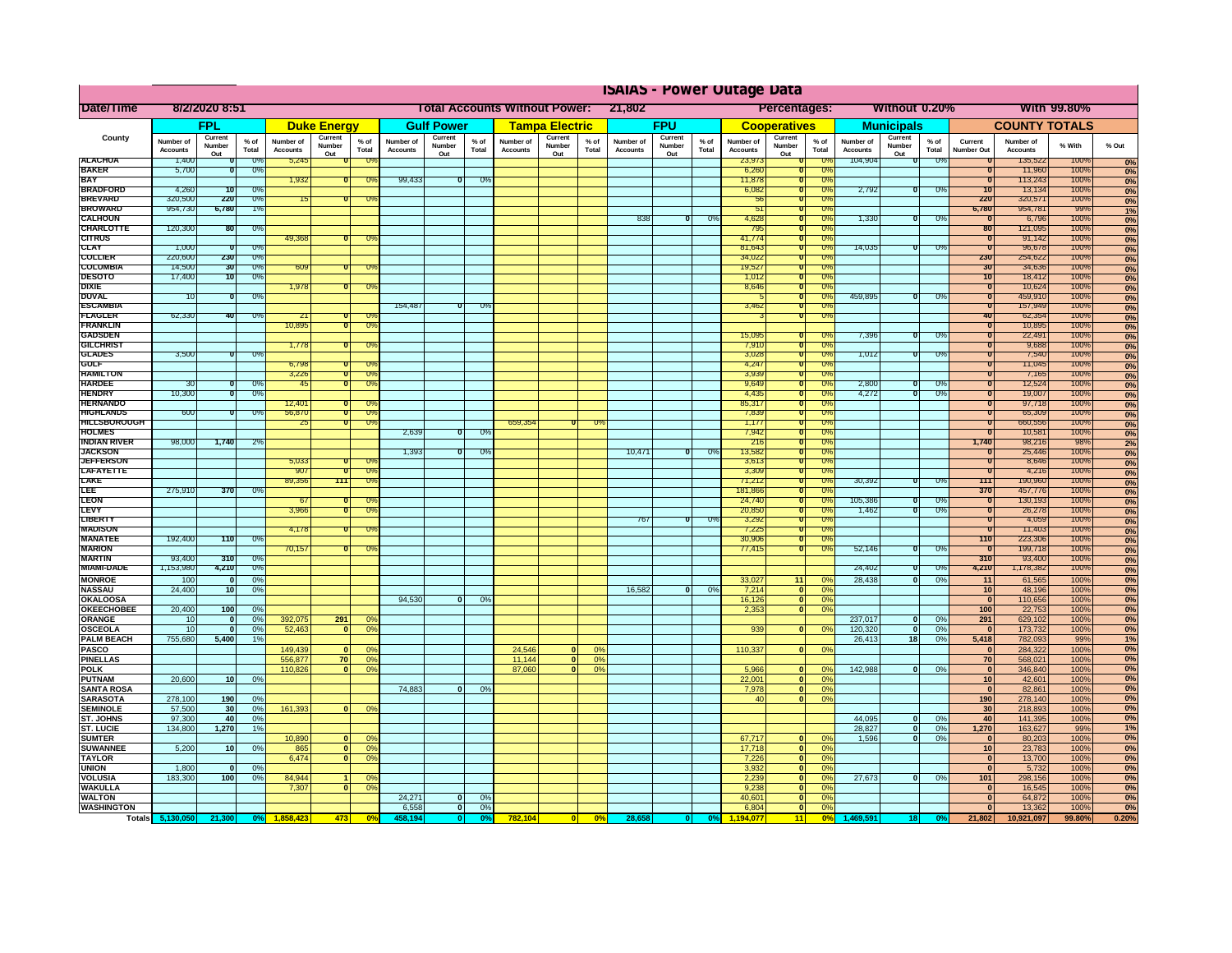# 8/2/2020 8:52 AM ISAIAS

| <b>Power Provider</b>                              | <b>County</b>            | <b>Number of Customers</b> | <b>Current Number Out</b> | <b>Outage Percentage</b> | <b>Estimated Restore Time</b> |
|----------------------------------------------------|--------------------------|----------------------------|---------------------------|--------------------------|-------------------------------|
| Florida Power and Light Company                    | <b>BROWARD</b>           | 954,730                    | 6,780                     | 0.71%                    | <b>TBD</b>                    |
| Florida Power and Light Company                    | PALM BEACH               | 755,680                    | 5,400                     | 0.71%                    | TBD                           |
| Florida Power and Light Company                    | MIAMI-DADE               | 1,153,980                  | 4,210                     | 0.36%                    | <b>TBD</b>                    |
| Florida Power and Light Company                    | <b>INDIAN RIVER</b>      | 98,000                     | 1,740                     | 1.78%                    | TBD                           |
| Florida Power and Light Company                    | ST. LUCIE                | 134,800                    | 1,270                     | 0.94%                    | <b>TBD</b>                    |
| Florida Power and Light Company                    | LEE                      | 275,910                    | 370                       | 0.13%                    | <b>TBD</b>                    |
| Florida Power and Light Company                    | <b>MARTIN</b>            | 93,400                     | 310                       | 0.33%                    | <b>TBD</b>                    |
|                                                    |                          |                            | 291                       | 0.07%                    | <b>TBD</b>                    |
| Duke Energy                                        | ORANGE<br><b>COLLIER</b> | 392,075                    | 230                       | 0.10%                    | <b>TBD</b>                    |
| Florida Power and Light Company                    | <b>BREVARD</b>           | 220,600                    | 220                       | 0.07%                    | <b>TBD</b>                    |
| Florida Power and Light Company                    |                          | 320,500                    |                           |                          |                               |
| Florida Power and Light Company                    | SARASOTA                 | 278,100                    | 190                       | 0.07%                    | <b>TBD</b>                    |
| Duke Energy                                        | LAKE                     | 89,356                     | 111                       | 0.12%                    | <b>TBD</b>                    |
| Florida Power and Light Company                    | MANATEE                  | 192,400                    | 110                       | 0.06%                    | <b>TBD</b>                    |
| Florida Power and Light Company                    | <b>OKEECHOBEE</b>        | 20,400                     | 100                       | 0.49%                    | <b>TBD</b>                    |
| Florida Power and Light Company                    | <b>VOLUSIA</b>           | 183,300                    | 100                       | 0.05%                    | <b>TBD</b>                    |
| Florida Power and Light Company                    | CHARLOTTE                | 120,300                    | 80                        | 0.07%                    | <b>TBD</b>                    |
| <b>Duke Energy</b>                                 | <b>PINELLAS</b>          | 556,877                    | 70                        | 0.01%                    | <b>TBD</b>                    |
| Florida Power and Light Company                    | <b>FLAGLER</b>           | 62,330                     | 40                        | 0.06%                    | <b>TBD</b>                    |
| Florida Power and Light Company                    | ST. JOHNS                | 97,300                     | 40                        | 0.04%                    | <b>TBD</b>                    |
| Florida Power and Light Company                    | COLUMBIA                 | 14,500                     | 30                        | 0.21%                    | <b>TBD</b>                    |
| Florida Power and Light Company                    | SEMINOLE                 | 57,500                     | 30                        | 0.05%                    | <b>TBD</b>                    |
| Lake Worth Utilities                               | PALM BEACH               | 26,413                     | 18                        | 0.07%                    | <b>TBD</b>                    |
| Florida Keys Electric Cooperative                  | <b>MONROE</b>            | 33,027                     | 11                        | 0.03%                    | <b>TBD</b>                    |
| Florida Power and Light Company                    | <b>BRADFORD</b>          | 4,260                      | 10                        | 0.23%                    | <b>TBD</b>                    |
| Florida Power and Light Company                    | <b>DESOTO</b>            | 17,400                     | 10                        | 0.06%                    | <b>TBD</b>                    |
| Florida Power and Light Company                    | NASSAU                   | 24,400                     | 10                        | 0.04%                    | TBD                           |
| Florida Power and Light Company                    | PUTNAM                   | 20,600                     | 10                        | 0.05%                    | <b>TBD</b>                    |
| Florida Power and Light Company                    | SUWANNEE                 | 5,200                      | 10                        | 0.19%                    | <b>TBD</b>                    |
| <b>Duke Energy</b>                                 | <b>VOLUSIA</b>           | 84,944                     | $1\,$                     | 0.00%                    | <b>TBD</b>                    |
| Central Florida Electric Cooperative               | <b>ALACHUA</b>           | 918                        | 0                         | 0.00%                    | <b>TBD</b>                    |
| City of Alachua                                    | <b>ALACHUA</b>           | 4,506                      | $\mathbf 0$               | 0.00%                    | <b>TBD</b>                    |
| City of Newberry                                   | <b>ALACHUA</b>           | 1,898                      | 0                         | 0.00%                    | <b>TBD</b>                    |
| Clay Electric Cooperative                          | <b>ALACHUA</b>           | 23,055                     | $\mathbf 0$               | 0.00%                    | <b>TBD</b>                    |
| Duke Energy                                        | <b>ALACHUA</b>           | 5,245                      | $\pmb{0}$                 | 0.00%                    | TBD                           |
| Florida Power and Light Company                    | <b>ALACHUA</b>           | 1,400                      | $\mathbf 0$               | 0.00%                    | <b>TBD</b>                    |
|                                                    |                          |                            | 0                         | 0.00%                    | <b>TBD</b>                    |
| Gainesville (Gainesville Regional Utilities - GRU) | <b>ALACHUA</b>           | 98,500                     | $\mathbf 0$               | 0.00%                    |                               |
| Clay Electric Cooperative                          | <b>BAKER</b>             | 2,582                      |                           |                          | <b>TBD</b>                    |
| Florida Power and Light Company                    | <b>BAKER</b>             | 5,700                      | $\pmb{0}$                 | 0.00%                    | <b>TBD</b>                    |
| Okefenoke Rural Electric Membership Corporation    | <b>BAKER</b>             | 3,678                      | $\mathbf 0$               | 0.00%                    | <b>TBD</b>                    |
| Duke Energy                                        | BAY                      | 1,932                      | $\pmb{0}$                 | 0.00%                    | <b>TBD</b>                    |
| Gulf Coast Electric Cooperative, Inc.              | BAY                      | 11,878                     | $\mathbf 0$               | 0.00%                    | <b>TBD</b>                    |
| <b>Gulf Power Company</b>                          | BAY                      | 99,433                     | $\pmb{0}$                 | 0.00%                    | Restored                      |
| City of Starke                                     | <b>BRADFORD</b>          | 2,792                      | $\mathbf 0$               | 0.00%                    | <b>TBD</b>                    |
| Clay Electric Cooperative                          | <b>BRADFORD</b>          | 6,082                      | 0                         | 0.00%                    | <b>TBD</b>                    |
| <b>Duke Energy</b>                                 | <b>BREVARD</b>           | 15                         | $\mathbf 0$               | 0.00%                    | <b>TBD</b>                    |
| Peace River Electric Cooperative, Inc.             | <b>BREVARD</b>           | 56                         | 0                         | 0.00%                    | <b>TBD</b>                    |
| Lee County Electric Cooperative                    | <b>BROWARD</b>           | 51                         | $\mathbf 0$               | 0.00%                    | <b>TBD</b>                    |
| City of Blountstown                                | CALHOUN                  | 1,330                      | $\mathbf 0$               | 0.00%                    | TBD                           |
| Florida Public Utilities Corporation               | <b>CALHOUN</b>           | 838                        | $\pmb{0}$                 | 0.00%                    | Restored                      |
| Gulf Coast Electric Cooperative, Inc.              | CALHOUN                  | 1,793                      | 0                         | 0.00%                    | TBD                           |
| West Florida Electric Cooperative, Inc.            | <b>CALHOUN</b>           | 2,835                      | $\mathbf 0$               | 0.00%                    | <b>TBD</b>                    |
| Lee County Electric Cooperative                    | CHARLOTTE                | 795                        | $\pmb{0}$                 | 0.00%                    | <b>TBD</b>                    |
| Duke Energy                                        | <b>CITRUS</b>            | 49,368                     | $\pmb{0}$                 | 0.00%                    | <b>TBD</b>                    |
| Sumter Electric Cooperative, Inc.                  | <b>CITRUS</b>            | 15,656                     | $\pmb{0}$                 | 0.00%                    | <b>TBD</b>                    |
| Withlacoochee River Electric Cooperative, Inc.     | <b>CITRUS</b>            | 26,118                     | $\pmb{0}$                 | 0.00%                    | <b>TBD</b>                    |
| Clay Electric Cooperative                          | <b>CLAY</b>              | 81,643                     | 0                         | 0.00%                    | <b>TBD</b>                    |
| Florida Power and Light Company                    | <b>CLAY</b>              | 1,000                      | $\mathbf 0$               | 0.00%                    | <b>TBD</b>                    |
| Green Cove Springs Electric                        | <b>CLAY</b>              | 4,041                      | 0                         | 0.00%                    | TBD                           |
| Jacksonville (JEA)                                 | <b>CLAY</b>              | 9,994                      | $\mathbf 0$               | 0.00%                    | <b>TBD</b>                    |
| Lee County Electric Cooperative                    | <b>COLLIER</b>           | 34,022                     | $\pmb{0}$                 | 0.00%                    | TBD                           |
| Clay Electric Cooperative                          | <b>COLUMBIA</b>          | 17,543                     | $\mathbf 0$               | 0.00%                    | <b>TBD</b>                    |
|                                                    |                          |                            |                           |                          | <b>TBD</b>                    |
| Duke Energy                                        | COLUMBIA                 | 609                        | $\pmb{0}$<br>$\mathbf 0$  | 0.00%                    |                               |
| Suwannee Valley Electric Cooperative, Inc.         | <b>COLUMBIA</b>          | 1,984                      |                           | 0.00%                    | <b>TBD</b>                    |
| Peace River Electric Cooperative, Inc.             | <b>DESOTO</b>            | 1,012                      | $\pmb{0}$                 | 0.00%                    | <b>TBD</b>                    |
| Central Florida Electric Cooperative               | <b>DIXIE</b>             | 8,025                      | $\mathbf 0$               | 0.00%                    | <b>TBD</b>                    |
| Duke Energy                                        | <b>DIXIE</b>             | 1,978                      | $\pmb{0}$                 | 0.00%                    | <b>TBD</b>                    |
| <b>Tri-County Electric Cooperative</b>             | <b>DIXIE</b>             | 621                        | $\mathbf 0$               | 0.00%                    | TBD                           |
| Clay Electric Cooperative                          | <b>DUVAL</b>             | 5                          | 0                         | 0.00%                    | <b>TBD</b>                    |
| Florida Power and Light Company                    | <b>DUVAL</b>             | 10                         | $\mathbf 0$               | 0.00%                    | <b>TBD</b>                    |
| Jacksonville (JEA)                                 | <b>DUVAL</b>             | 440,938                    | 0                         | 0.00%                    | <b>TBD</b>                    |
| Jacksonville Beach (Beaches Energy Services)       | <b>DUVAL</b>             | 18,957                     | $\pmb{0}$                 | 0.00%                    | TBD                           |
| Escambia River Electric Cooperative, Inc.          | <b>ESCAMBIA</b>          | 3,462                      | 0                         | 0.00%                    | TBD                           |
| <b>Gulf Power Company</b>                          | <b>ESCAMBIA</b>          | 154,487                    | $\pmb{0}$                 | 0.00%                    | Restored                      |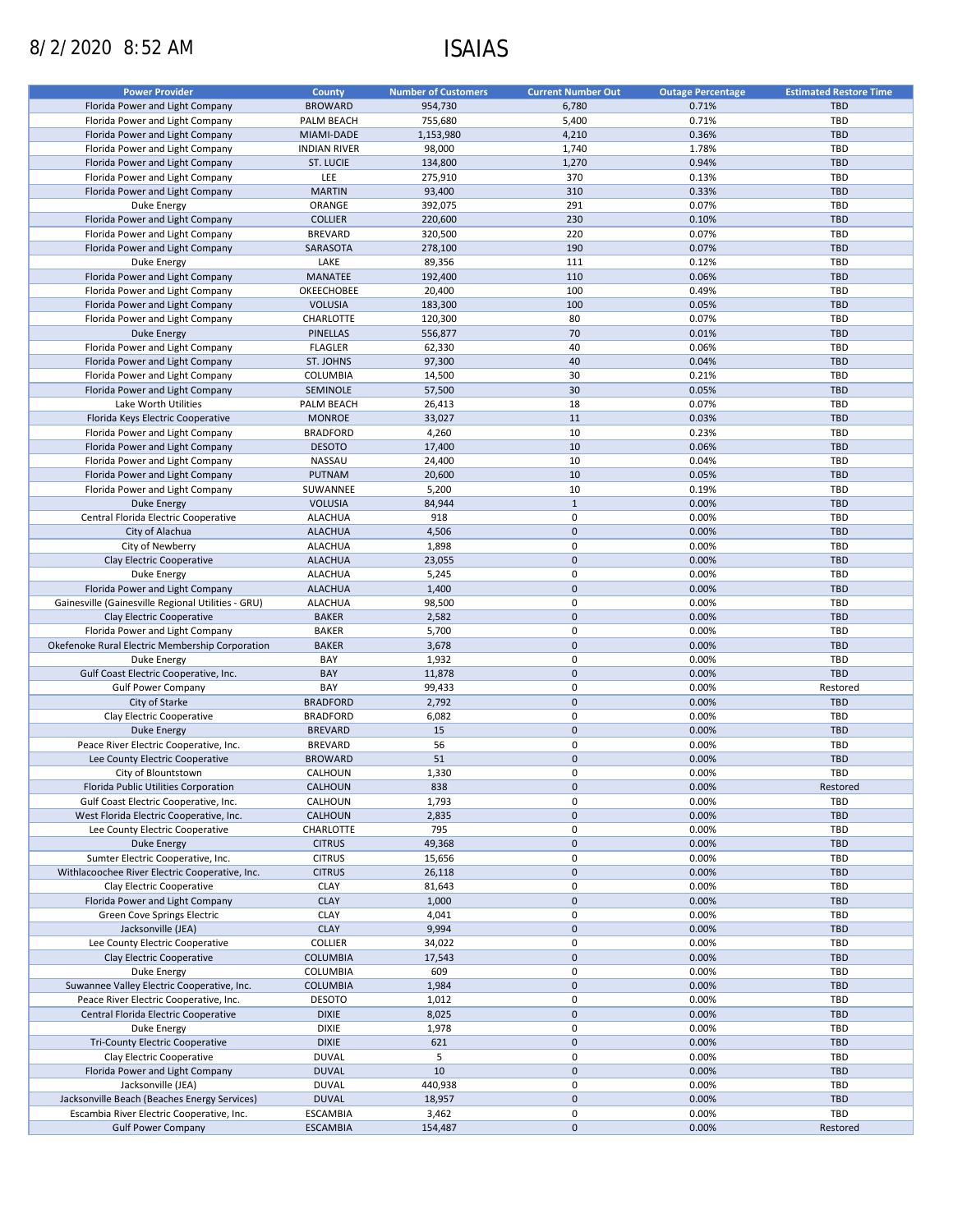# 8/2/2020 8:52 AM ISAIAS

| Clay Electric Cooperative                      | <b>FLAGLER</b>      | 3              | 0            | 0.00% | <b>TBD</b> |
|------------------------------------------------|---------------------|----------------|--------------|-------|------------|
|                                                |                     |                |              |       |            |
| <b>Duke Energy</b>                             | <b>FLAGLER</b>      | 21             | $\mathbf 0$  | 0.00% | <b>TBD</b> |
| Duke Energy                                    | <b>FRANKLIN</b>     | 10,895         | 0            | 0.00% | <b>TBD</b> |
|                                                |                     |                |              |       |            |
| Chattahoochee Electric                         | <b>GADSDEN</b>      | 1,173          | $\mathbf 0$  | 0.00% | <b>TBD</b> |
|                                                |                     |                |              |       |            |
| City of Havana                                 | GADSDEN             | 1,455          | 0            | 0.00% | <b>TBD</b> |
| City of Quincy                                 | <b>GADSDEN</b>      | 4,768          | $\mathbf 0$  | 0.00% | <b>TBD</b> |
|                                                |                     |                |              |       |            |
| Talquin Electric Cooperative, Inc.             | GADSDEN             | 15,095         | 0            | 0.00% | <b>TBD</b> |
| Central Florida Electric Cooperative           | <b>GILCHRIST</b>    | 7,906          | $\mathbf 0$  | 0.00% | <b>TBD</b> |
|                                                |                     |                |              |       |            |
| Clay Electric Cooperative                      | <b>GILCHRIST</b>    | $\overline{4}$ | 0            | 0.00% | TBD        |
|                                                |                     |                |              |       |            |
| <b>Duke Energy</b>                             | <b>GILCHRIST</b>    | 1,778          | $\mathbf 0$  | 0.00% | <b>TBD</b> |
| City of Moore Haven                            | <b>GLADES</b>       | 1,012          | 0            | 0.00% | <b>TBD</b> |
|                                                |                     |                |              |       |            |
| Florida Power and Light Company                | <b>GLADES</b>       | 3,500          | $\mathbf{0}$ | 0.00% | <b>TBD</b> |
| Glades Electric Cooperative, Inc.              | <b>GLADES</b>       | 3,028          | 0            | 0.00% | <b>TBD</b> |
|                                                |                     |                |              |       |            |
| <b>Duke Energy</b>                             | <b>GULF</b>         | 6,798          | $\mathbf{0}$ | 0.00% | <b>TBD</b> |
|                                                |                     |                |              |       |            |
| Gulf Coast Electric Cooperative, Inc.          | <b>GULF</b>         | 4,247          | 0            | 0.00% | <b>TBD</b> |
| <b>Duke Energy</b>                             | <b>HAMILTON</b>     | 3,226          | $\mathbf 0$  | 0.00% | <b>TBD</b> |
|                                                |                     |                |              |       |            |
| Suwannee Valley Electric Cooperative, Inc.     | <b>HAMILTON</b>     | 3,939          | 0            | 0.00% | <b>TBD</b> |
| City of Wauchula                               | <b>HARDEE</b>       | 2,800          | $\mathbf 0$  | 0.00% | <b>TBD</b> |
|                                                |                     |                |              |       |            |
| <b>Duke Energy</b>                             | HARDEE              | 45             | 0            | 0.00% | <b>TBD</b> |
|                                                |                     |                |              |       |            |
| Florida Power and Light Company                | HARDEE              | 30             | $\mathbf 0$  | 0.00% | <b>TBD</b> |
| Glades Electric Cooperative, Inc.              | HARDEE              | $\mathbf 0$    | 0            |       | <b>TBD</b> |
|                                                |                     |                |              |       |            |
| Peace River Electric Cooperative, Inc.         | <b>HARDEE</b>       | 9,649          | $\mathbf 0$  | 0.00% | <b>TBD</b> |
| City of Clewiston                              | <b>HENDRY</b>       | 4,272          | 0            | 0.00% | <b>TBD</b> |
|                                                |                     |                |              |       |            |
| Florida Power and Light Company                | <b>HENDRY</b>       | 10,300         | $\mathbf 0$  | 0.00% | <b>TBD</b> |
|                                                |                     |                |              |       |            |
| Glades Electric Cooperative, Inc.              | <b>HENDRY</b>       | 3,683          | 0            | 0.00% | <b>TBD</b> |
| Lee County Electric Cooperative                | <b>HENDRY</b>       | 752            | $\mathbf 0$  | 0.00% | <b>TBD</b> |
|                                                |                     |                |              |       |            |
| Duke Energy                                    | <b>HERNANDO</b>     | 12,401         | 0            | 0.00% | <b>TBD</b> |
|                                                |                     | 187            | $\mathbf 0$  |       |            |
| Sumter Electric Cooperative, Inc.              | <b>HERNANDO</b>     |                |              | 0.00% | <b>TBD</b> |
| Withlacoochee River Electric Cooperative, Inc. | <b>HERNANDO</b>     | 85,130         | 0            | 0.00% | <b>TBD</b> |
|                                                |                     |                |              |       |            |
| <b>Duke Energy</b>                             | <b>HIGHLANDS</b>    | 56,870         | $\mathbf 0$  | 0.00% | <b>TBD</b> |
| Florida Power and Light Company                | <b>HIGHLANDS</b>    | 600            | 0            | 0.00% | <b>TBD</b> |
|                                                |                     |                |              |       |            |
| Glades Electric Cooperative, Inc.              | <b>HIGHLANDS</b>    | 7,461          | $\mathbf 0$  | 0.00% | <b>TBD</b> |
|                                                |                     |                |              |       |            |
| Peace River Electric Cooperative, Inc.         | HIGHLANDS           | 378            | 0            | 0.00% | <b>TBD</b> |
| <b>Duke Energy</b>                             | HILLSBOROUGH        | 25             | $\mathbf 0$  | 0.00% | <b>TBD</b> |
|                                                |                     |                |              |       |            |
| Peace River Electric Cooperative, Inc.         | HILLSBOROUGH        | 1,177          | 0            | 0.00% | TBD        |
|                                                |                     |                | $\mathbf 0$  | 0.00% |            |
| Tampa Electric Company                         | HILLSBOROUGH        | 659,354        |              |       | Restored   |
| Choctawhatchee Electric Cooperative            | <b>HOLMES</b>       | 325            | 0            | 0.00% | TBD        |
|                                                |                     |                |              |       |            |
|                                                |                     |                |              |       |            |
| <b>Gulf Power Company</b>                      | <b>HOLMES</b>       | 2,639          | $\mathbf 0$  | 0.00% | Restored   |
|                                                |                     |                |              |       |            |
| West Florida Electric Cooperative, Inc.        | <b>HOLMES</b>       | 7,617          | $\pmb{0}$    | 0.00% | TBD        |
| City of Vero Beach                             | <b>INDIAN RIVER</b> | $\mathbf{0}$   | $\mathbf 0$  |       | <b>TBD</b> |
|                                                |                     |                |              |       |            |
| Peace River Electric Cooperative, Inc.         | <b>INDIAN RIVER</b> | 216            | $\pmb{0}$    | 0.00% | TBD        |
|                                                |                     |                | $\mathbf 0$  | 0.00% |            |
| Florida Public Utilities Corporation           | <b>JACKSON</b>      | 10,471         |              |       | Restored   |
| Gulf Coast Electric Cooperative, Inc.          | <b>JACKSON</b>      | 50             | 0            | 0.00% | TBD        |
|                                                |                     |                |              |       |            |
| <b>Gulf Power Company</b>                      | <b>JACKSON</b>      | 1,393          | $\mathbf 0$  | 0.00% | Restored   |
| West Florida Electric Cooperative, Inc.        | <b>JACKSON</b>      | 13,532         | 0            | 0.00% | <b>TBD</b> |
|                                                |                     |                |              |       |            |
| Duke Energy                                    | <b>JEFFERSON</b>    | 5,033          | $\mathbf 0$  | 0.00% | <b>TBD</b> |
| <b>Tri-County Electric Cooperative</b>         | <b>JEFFERSON</b>    | 3,613          | 0            | 0.00% | TBD        |
|                                                |                     |                |              |       |            |
| Central Florida Electric Cooperative           | LAFAYETTE           | 9              | $\mathbf 0$  | 0.00% | <b>TBD</b> |
|                                                |                     |                |              |       |            |
| Duke Energy                                    | LAFAYETTE           | 907            | $\mathbf 0$  | 0.00% | TBD        |
| Suwannee Valley Electric Cooperative, Inc.     | LAFAYETTE           | 3,254          | $\mathbf 0$  | 0.00% | <b>TBD</b> |
|                                                |                     |                |              |       |            |
| Tri-County Electric Cooperative                | LAFAYETTE           | 46             | 0            | 0.00% | <b>TBD</b> |
| City of Leesburg                               | LAKE                | 24,500         | $\mathbf 0$  | 0.00% | TBD        |
|                                                |                     |                |              |       |            |
| City of Mount Dora                             | LAKE                | 5,892          | 0            | 0.00% | <b>TBD</b> |
|                                                |                     |                |              |       |            |
| Clay Electric Cooperative                      | LAKE                | 2,317          | $\mathbf 0$  | 0.00% | <b>TBD</b> |
| Sumter Electric Cooperative, Inc.              | LAKE                | 68,895         | 0            | 0.00% | <b>TBD</b> |
|                                                |                     |                |              |       |            |
| Lee County Electric Cooperative                | LEE                 | 181,866        | $\mathbf 0$  | 0.00% | TBD        |
| City of Tallahassee                            | LEON                |                | 0            | 0.00% | <b>TBD</b> |
|                                                |                     | 105,386        |              |       |            |
| <b>Duke Energy</b>                             | LEON                | 67             | $\mathbf 0$  | 0.00% | <b>TBD</b> |
|                                                |                     |                |              |       |            |
| Talquin Electric Cooperative, Inc.             | LEON                | 24,740         | 0            | 0.00% | TBD        |
| Central Florida Electric Cooperative           | LEVY                | 18,470         | $\mathbf 0$  | 0.00% | <b>TBD</b> |
|                                                |                     |                |              |       |            |
| City of Williston                              | LEVY                | 1,462          | 0            | 0.00% | <b>TBD</b> |
| Clay Electric Cooperative                      | LEVY                | 744            | $\mathbf 0$  | 0.00% | <b>TBD</b> |
|                                                |                     |                |              |       |            |
| Duke Energy                                    | LEVY                | 3,966          | 0            | 0.00% | TBD        |
|                                                |                     |                |              |       |            |
| Sumter Electric Cooperative, Inc.              | LEVY                | 1,636          | $\pmb{0}$    | 0.00% | <b>TBD</b> |
| Florida Public Utilities Corporation           | LIBERTY             | 767            | $\pmb{0}$    | 0.00% | Restored   |
|                                                |                     |                |              |       |            |
| Talquin Electric Cooperative, Inc.             | <b>LIBERTY</b>      | 3,292          | $\mathbf 0$  | 0.00% | <b>TBD</b> |
| Duke Energy                                    | <b>MADISON</b>      | 4,178          | 0            | 0.00% | <b>TBD</b> |
|                                                |                     |                |              |       |            |
| Tri-County Electric Cooperative                | <b>MADISON</b>      | 7,225          | $\mathbf 0$  | 0.00% | <b>TBD</b> |
|                                                |                     |                |              |       |            |
| Peace River Electric Cooperative, Inc.         | MANATEE             | 30,906         | 0            | 0.00% | <b>TBD</b> |
| Central Florida Electric Cooperative           | <b>MARION</b>       | 9              | $\pmb{0}$    | 0.00% | <b>TBD</b> |
|                                                |                     |                |              |       |            |
| Clay Electric Cooperative                      | <b>MARION</b>       | 16,903         | 0            | 0.00% | <b>TBD</b> |
|                                                |                     |                |              |       |            |
| Duke Energy                                    | <b>MARION</b>       | 70,157         | $\mathbf 0$  | 0.00% | <b>TBD</b> |
| Ocala (Ocala Electric Utility)                 | <b>MARION</b>       | 52,146         | 0            | 0.00% | <b>TBD</b> |
| Sumter Electric Cooperative, Inc.              | <b>MARION</b>       | 60,503         | $\mathbf 0$  | 0.00% | <b>TBD</b> |